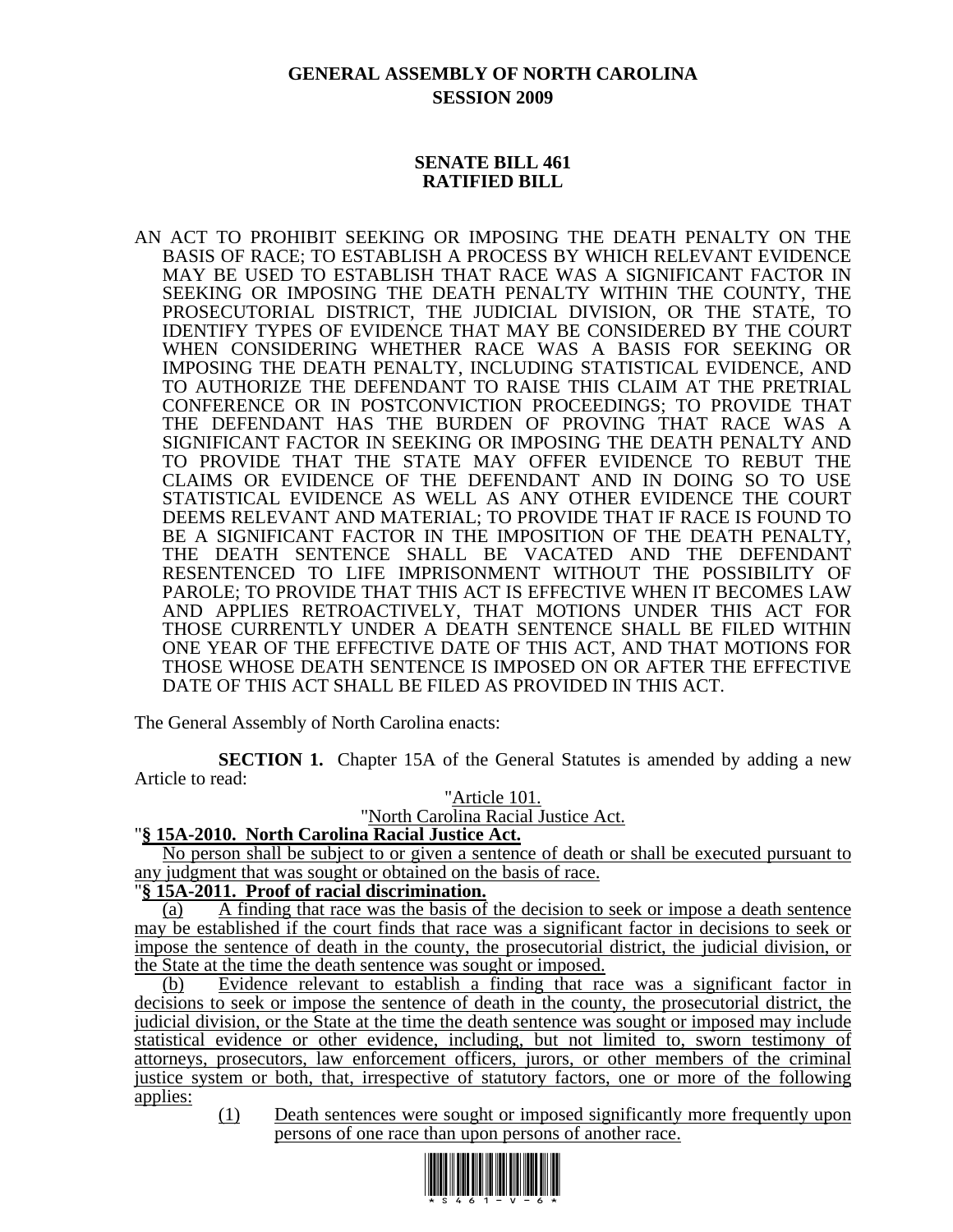- (2) Death sentences were sought or imposed significantly more frequently as punishment for capital offenses against persons of one race than as punishment of capital offenses against persons of another race.
- (3) Race was a significant factor in decisions to exercise peremptory challenges during jury selection.

A juror's testimony under this subsection shall be consistent with Rule 606(b) of the North Carolina Rules of Evidence, as contained in G.S. 8C-1.

(c) The defendant has the burden of proving that race was a significant factor in decisions to seek or impose the sentence of death in the county, the prosecutorial district, the judicial division, or the State at the time the death sentence was sought or imposed. The State may offer evidence in rebuttal of the claims or evidence of the defendant, including statistical evidence. The court may consider evidence of the impact upon the defendant's trial of any program the purpose of which is to eliminate race as a factor in seeking or imposing a sentence of death.

# "**§ 15A-2012. Hearing procedure.**

(a) The defendant shall state with particularity how the evidence supports a claim that race was a significant factor in decisions to seek or impose the sentence of death in the county, the prosecutorial district, the judicial division, or the State at the time the death sentence was sought or imposed.

- (1) The claim shall be raised by the defendant at the pretrial conference required by Rule 24 of the General Rules of Practice for the Superior and District Courts or in postconviction proceedings pursuant to Article 89 of Chapter 15A of the General Statutes.
- (2) The court shall schedule a hearing on the claim and shall prescribe a time for the submission of evidence by both parties.
- (3) If the court finds that race was a significant factor in decisions to seek or impose the sentence of death in the county, the prosecutorial district, the judicial division, or the State at the time the death sentence was sought or imposed, the court shall order that a death sentence not be sought, or that the death sentence imposed by the judgment shall be vacated and the defendant resentenced to life imprisonment without the possibility of parole.

(b) Notwithstanding any other provision or time limitation contained in Article 89 of Chapter 15A of the General Statutes, a defendant may seek relief from the defendant's death sentence upon the ground that racial considerations played a significant part in the decision to seek or impose a death sentence by filing a motion seeking relief.

(c) Except as specifically stated in subsections (a) and (b) of this section, the procedures and hearing on the motion seeking relief from a death sentence upon the ground that race was a significant factor in decisions to seek or impose the sentence of death in the county, the prosecutorial district, the judicial division, or the State at the time the death sentence was sought or imposed shall follow and comply with G.S. 15A-1420, 15A-1421, and 15A-1422."